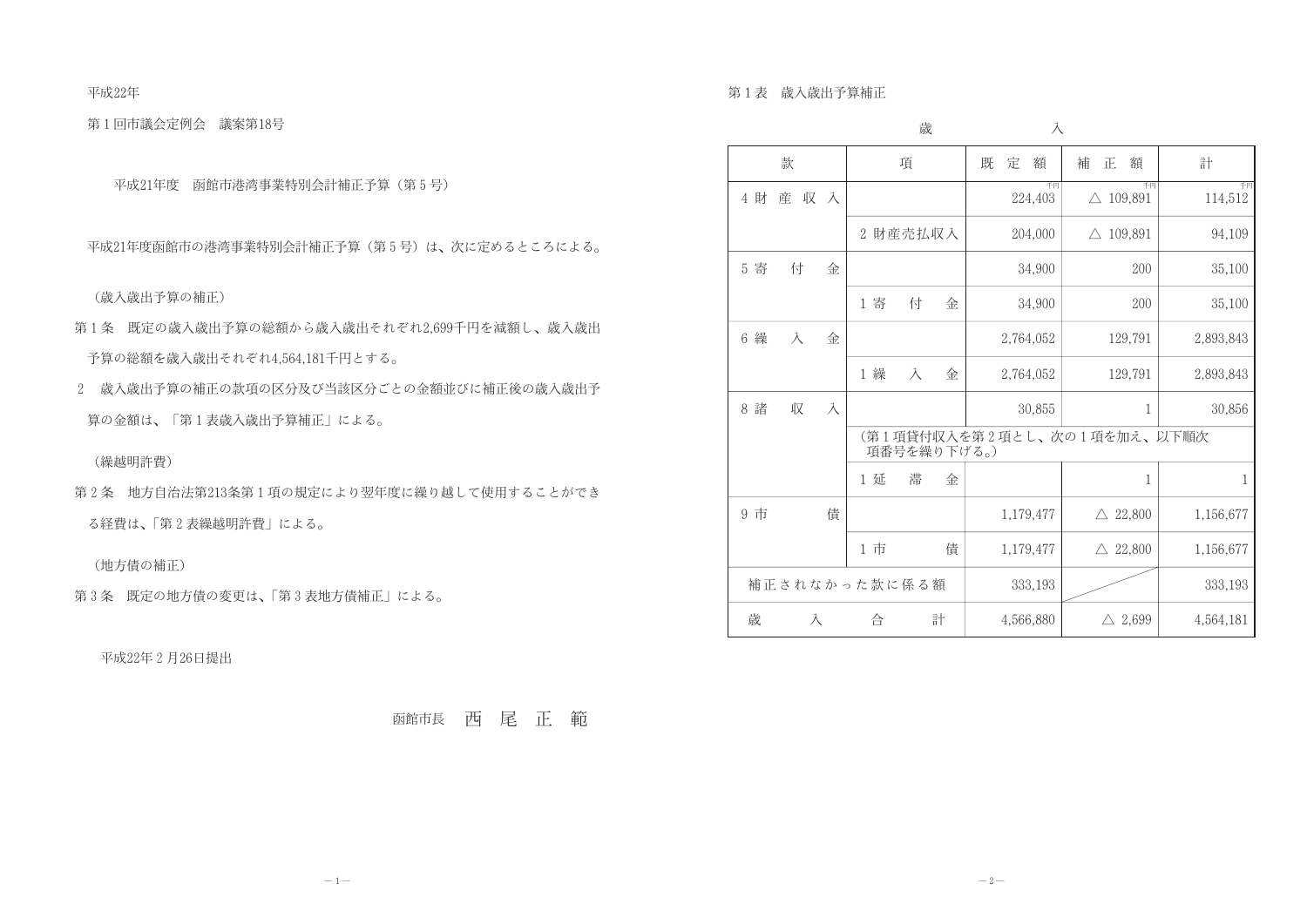## 歳

出

| 款           | 項                     | 定<br>額<br>既   | 補<br>額<br>止           | 計             |
|-------------|-----------------------|---------------|-----------------------|---------------|
| 1 港湾管理費     |                       | 千円<br>462,451 | 千円<br>20,000          | 千日<br>482,451 |
|             | 1一般管理費                | 429,918       | 20,000                | 449,918       |
| 2 港 湾 整 備 費 |                       | 1,142,920     | 22,699<br>$\triangle$ | 1,120,221     |
|             | 施設整備費<br>$\mathbf{1}$ | 1,142,920     | 22,699<br>$\wedge$    | 1,120,221     |
|             | 補正されなかった款に係る額         | 2,961,509     |                       | 2,961,509     |
| 歳<br>出      | 計<br>合                | 4,566,880     | 2,699                 | 4,564,181     |

## 第2表 繰越明許費

| 款       | 項       | 事           | 業 | 名                   | 金 | 額            |
|---------|---------|-------------|---|---------------------|---|--------------|
| 港湾管理費   | 1 一般管理費 |             |   | 地域活性化・きめ細かな臨時交付金事業  |   | 千円<br>20,000 |
| 2 港湾整備費 | 施設整備費   | 直<br>国<br>弁 |   | 轄港湾改修事業負担<br>金<br>地 |   | 91,000       |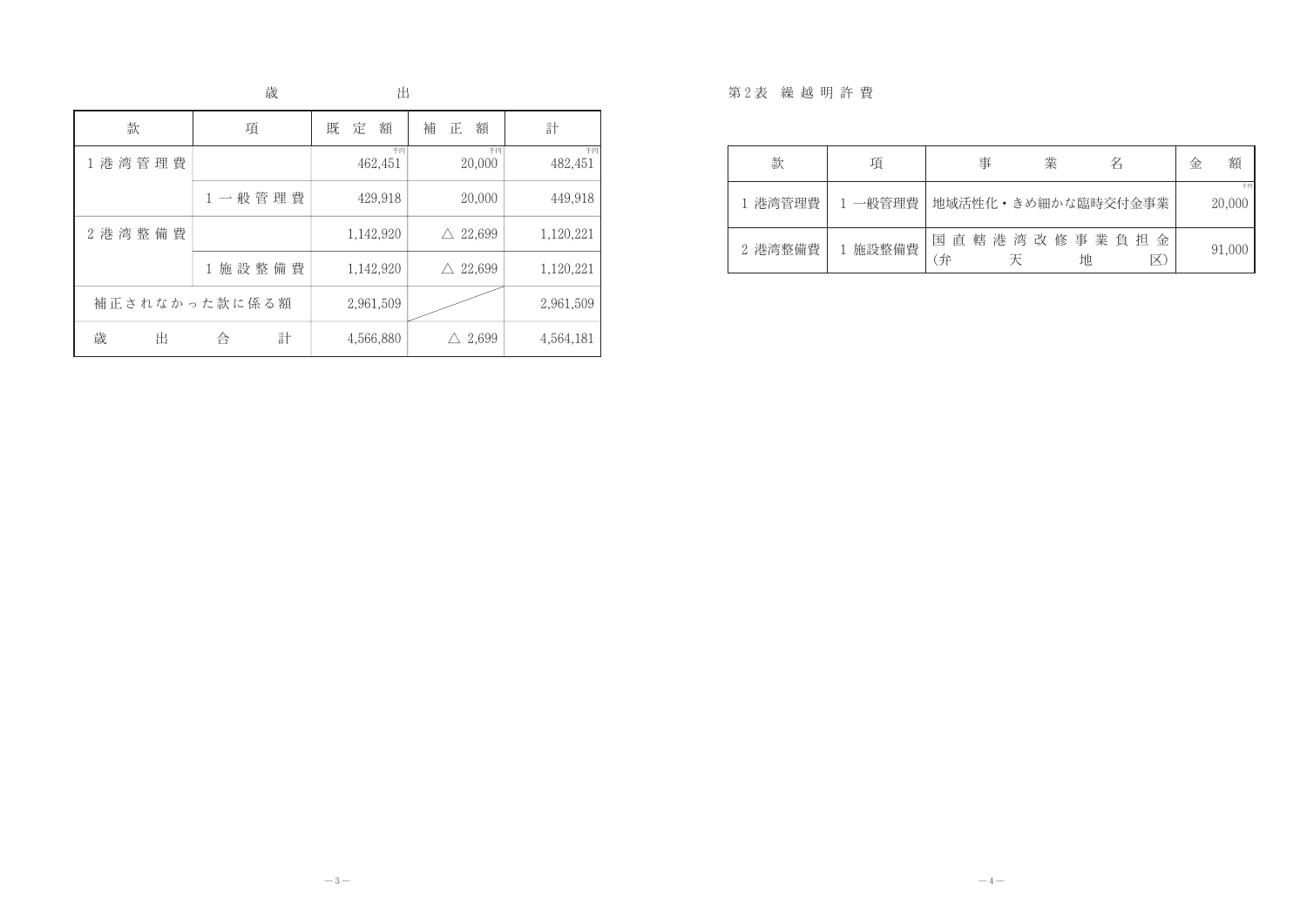## 第3表 地方債補正

$$
(\circled{\hspace{-2pt}}\,\overline{\hspace{-2pt}}\,\hspace{-2pt}E)
$$

|   | 起 | 債 | $\mathcal{O}$ | 目 | 的 |   | 補 | 正         | 前      | 補 | 正         | 後      |
|---|---|---|---------------|---|---|---|---|-----------|--------|---|-----------|--------|
|   |   |   |               |   |   |   | 限 | 度         | 額      | 限 | 度         | 額      |
| 港 |   | 湾 | 整             | 備 |   | 費 |   | 1,015,800 | 千円     |   | 1,010,100 | 千円     |
| ふ |   | 頭 | 整             | 備 |   | 費 |   |           | 77,900 |   |           | 60,800 |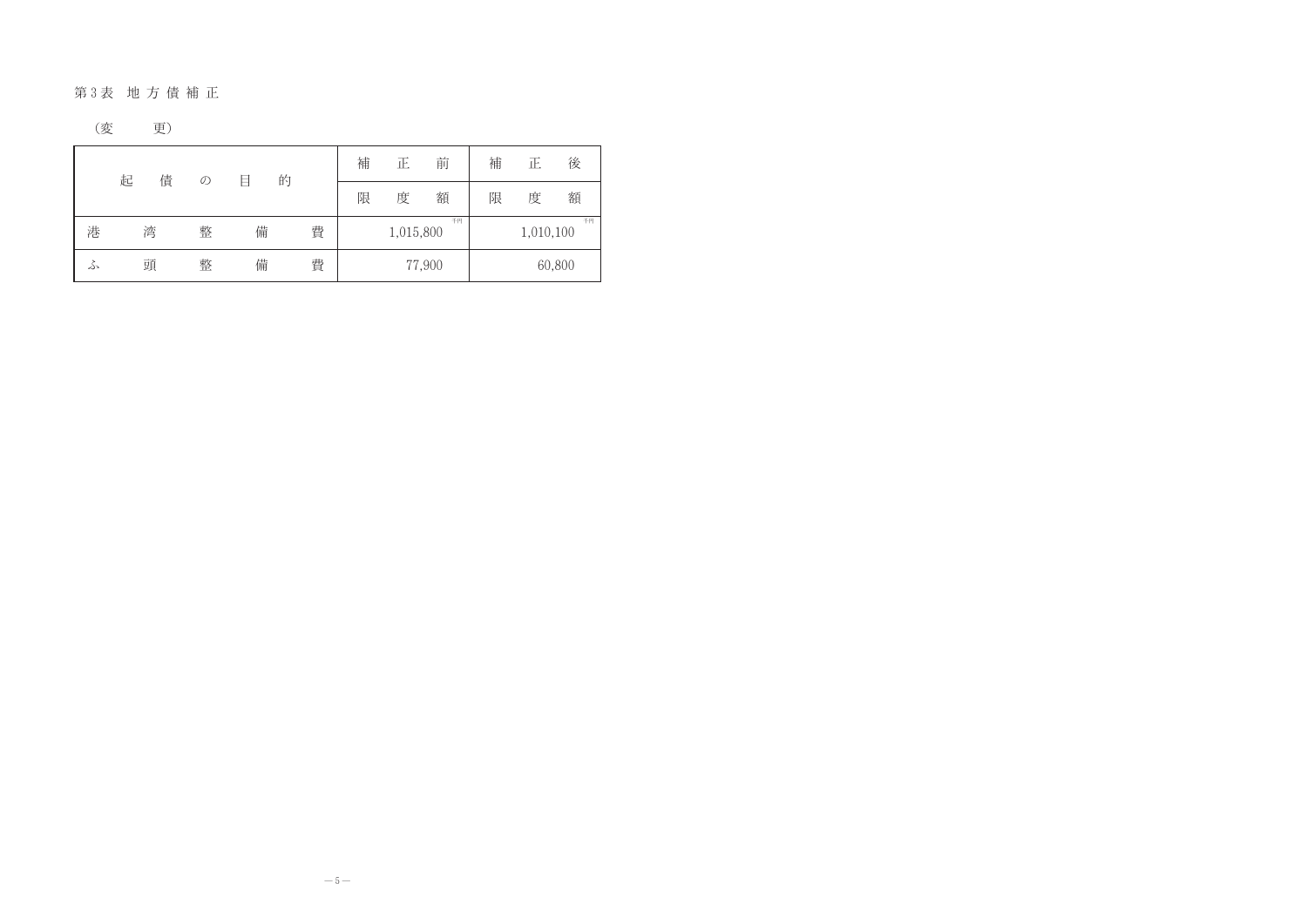## 歲入歲出補正予算事項別明細書

| 歳 |
|---|
|---|

|                                        |               |                           | 計             | 節           |                     |                     |
|----------------------------------------|---------------|---------------------------|---------------|-------------|---------------------|---------------------|
| 目<br>科                                 | 既<br>定<br>額   | 補 正 額                     |               | 分<br>区      | 額<br>金              | 説                   |
| 4 財<br>産<br>収<br>一入                    | 千円<br>224,403 | 千円<br>$\triangle$ 109,891 | 千円<br>114,512 |             | 千円                  |                     |
| 2 財産売払収入                               | 204,000       | $\triangle$ 109,891       | 94,109        |             |                     |                     |
| 1 不動産売払収入                              | 204,000       | $\triangle$ 109,891       | 94,109        | 土地壳払収入      | $\triangle$ 109,891 | 港湾施設用地壳払減           |
| 5 寄<br>付<br>金                          | 34,900        | $200\,$                   | 35,100        |             |                     |                     |
| 1 寄<br>付<br>金                          | 34,900        | $200\,$                   | 35,100        |             |                     |                     |
| 1 指定寄付金                                | 34,900        | 200                       | 35,100        | 指定寄付金       | 200                 | 函館開港150周年記念事業関係経費分増 |
| 入<br>6 繰<br>金                          | 2,764,052     | 129,791                   | 2,893,843     |             |                     |                     |
| 1 繰<br>金<br>入                          | 2,764,052     | 129,791                   | 2,893,843     |             |                     |                     |
| 1 一般会計繰入金                              | 2,764,052     | 129,791                   | 2,893,843     | 一般会計繰入金     | 129,791             |                     |
| 8 諸<br>収<br>$\lambda$                  | 30,855        | $\mathbf{1}$              | 30,856        |             |                     |                     |
| (第1項貸付収入を第2項とし、次の1項を加え、以下順次項番号を繰り下げる。) |               |                           |               |             |                     |                     |
| 滞<br>1 延<br>金                          |               | $\mathbf{1}$              | $\mathbf{1}$  |             |                     |                     |
| 1 延<br>滞<br>金                          |               | $\mathbf{1}$              | $1\,$         | 延<br>滞<br>金 | $\mathbf{1}$        |                     |
| 債<br>9 市                               | 1,179,477     | $\triangle$ 22,800        | 1,156,677     |             |                     |                     |
| 1 市<br>債                               | 1,179,477     | $\triangle$ 22,800        | 1,156,677     |             |                     |                     |
| 1 港湾事業債                                | 1,179,477     | $\triangle$ 22,800        | 1,156,677     | 港湾整備債       | $\triangle$ 5,700   | 国直轄港湾整備事業費分減        |
|                                        |               |                           |               | ふ 頭 整 備 債   | $\triangle$ 17,100  |                     |

| 明 |                       |
|---|-----------------------|
|   | 千円                    |
|   |                       |
|   | $\triangle~109,\!891$ |
|   |                       |
|   |                       |
|   | 200                   |
|   |                       |
|   |                       |
|   |                       |
|   |                       |
|   |                       |
|   |                       |
|   |                       |
|   |                       |
|   |                       |
|   | $\triangle~5,700$     |
|   |                       |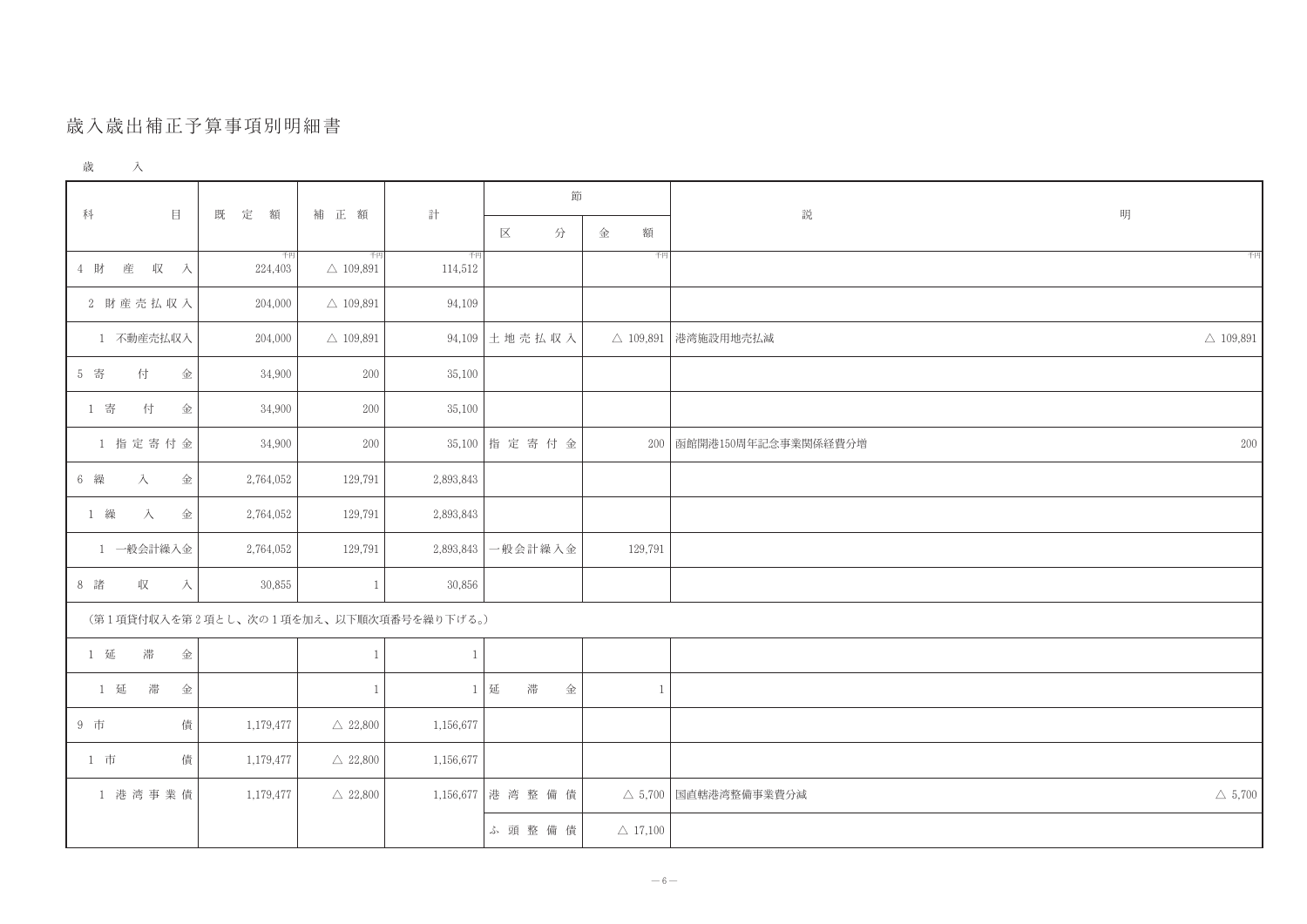| 科 |     |                           |   |  |           | 目 既 定 額   補 正 額 |                   |  |           |   | 節 |   | 説 | 明 |
|---|-----|---------------------------|---|--|-----------|-----------------|-------------------|--|-----------|---|---|---|---|---|
|   |     |                           |   |  |           |                 |                   |  |           | 区 |   | 額 |   |   |
|   |     | ┃補正されなかった┃<br>┃款 に 係 る 額┃ |   |  | 333,193   |                 |                   |  | 333,193   |   |   |   |   |   |
|   | 歳 入 | 合                         | 計 |  | 4,566,880 |                 | $\triangle$ 2,699 |  | 4,564,181 |   |   |   |   |   |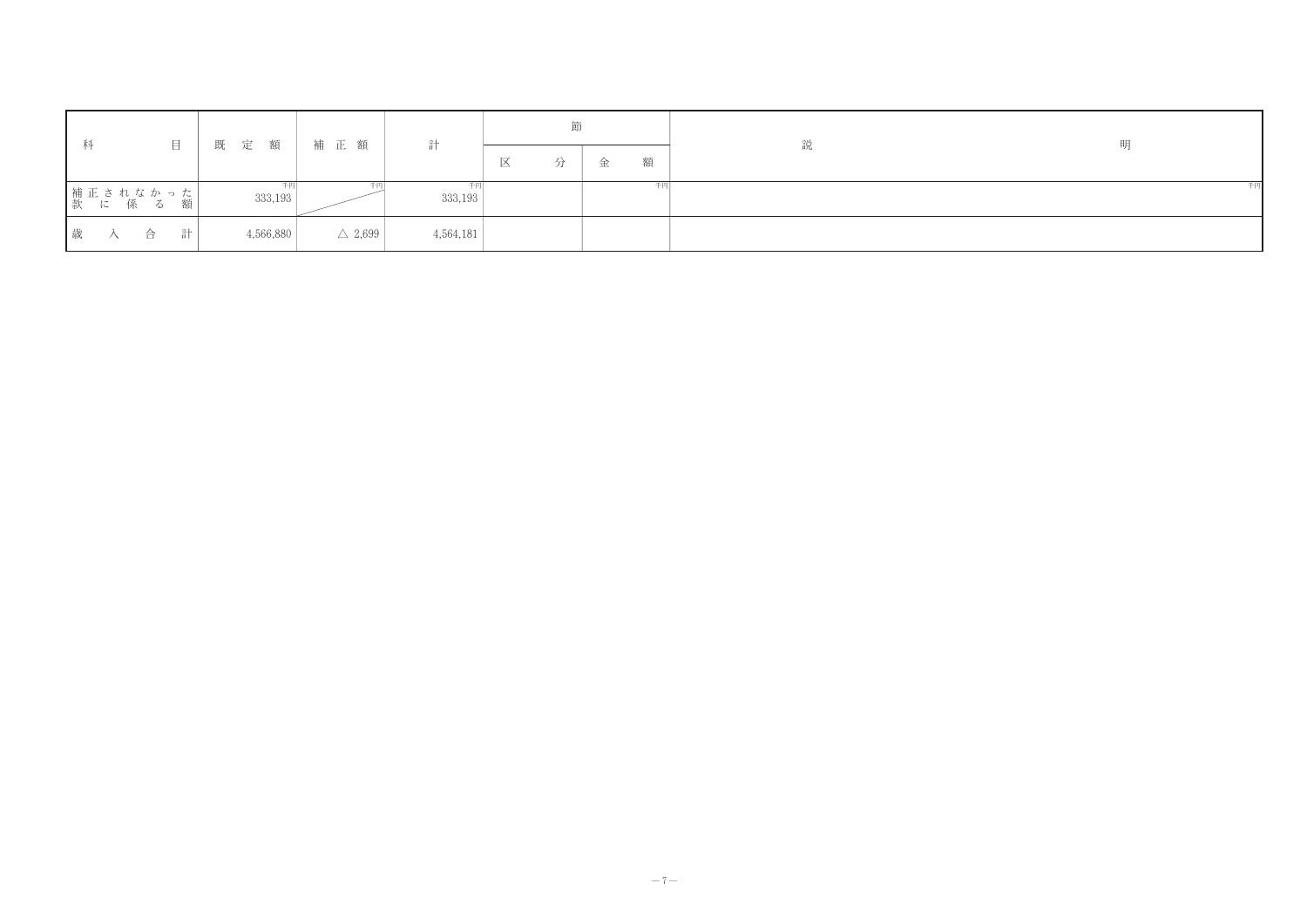| 歳 | 出 |
|---|---|

|                |               |                    |               | 補          | 正<br>額 | $\mathcal{D}$      | 財<br>源<br>内  | 訳              |      |                   | 節 |                    |                                   |
|----------------|---------------|--------------------|---------------|------------|--------|--------------------|--------------|----------------|------|-------------------|---|--------------------|-----------------------------------|
| 科<br>$\Box$    | 既定額           | 補 正 額              | 計             | 特<br>国遒支出金 | 定      | 財<br>地方債           | 源<br>その<br>他 | 一般財源           | 区    |                   | 分 | 金<br>額             | 説                                 |
| 1 港 湾 管 理 費    | 千円<br>462,451 | 千円<br>20,000       | 千円<br>482,451 | 千円         |        | 千円                 | 千円<br>200    | 千円<br>19,800   |      |                   |   | 千円                 |                                   |
| 1 一般管理費        | 429,918       | 20,000             | 449,918       |            |        |                    | 200          | 19,800         |      |                   |   |                    |                                   |
| 1 一般管理費        | 429,918       | 20,000             | 449,918       |            |        |                    | 200          | 19,800         |      | 15 工事請負費          |   | 20,000             | 地域活性化・き<br>港町地区港湾                 |
| 2 港 湾 整 備 費    | 1,142,920     | $\triangle$ 22,699 | 1,120,221     |            |        | $\triangle$ 22,800 |              | 101            |      |                   |   |                    |                                   |
| 1 施設整備費        | 1,142,920     | $\triangle$ 22,699 | 1,120,221     |            |        | $\triangle$ 22,800 |              | 101            |      |                   |   |                    |                                   |
| 3 ふ頭整備費        | 77,920        | $\triangle$ 17,116 | 60,804        |            |        | $\triangle$ 17,100 |              | $\triangle$ 16 |      | 9 旅               | 費 | $\triangle$ 90     | ふ頭整備費海<br>(既定のふ勇                  |
|                |               |                    |               |            |        |                    |              |                | 11 需 | 用                 | 費 | $\triangle~150$    | 弁天地<br>用地買                        |
|                |               |                    |               |            |        |                    |              |                | 12 役 | 務                 | 費 | $\triangle$ 60     | 港町地<br>道                          |
|                |               |                    |               |            |        |                    |              |                |      | 14 使用料及び<br>賃 借 料 |   | $\triangle$ 363    |                                   |
|                |               |                    |               |            |        |                    |              |                |      | 15 工事請負費          |   | $\triangle$ 12,617 | 事務費再掲<br>諸経費                      |
|                |               |                    |               |            |        |                    |              |                | 17   | 公 有 財 産<br>購 入 費  |   | $\triangle$ 3,816  |                                   |
|                |               |                    |               |            |        |                    |              |                |      | 18 備品購入費          |   | $\triangle 20$     |                                   |
| 国直轄港湾<br>整備事業費 | 981,000       | $\triangle$ 5,583  | 975,417       |            |        | $\triangle$ 5,700  |              | 117            | 19   | 負担金、補助<br>及び交付金   |   | $\triangle$ 5,583  | 国直轄港湾改修<br>(既定の国直<br>改める。)<br>弁天地 |
|                |               |                    |               |            |        |                    |              |                |      |                   |   |                    | 岸壁改良事<br>1,15                     |
|                |               |                    |               |            |        |                    |              |                |      |                   |   |                    | 中央ふ頭地                             |
|                |               |                    |               |            |        |                    |              |                |      |                   |   |                    | 岸壁改良事<br>733                      |
|                |               |                    |               |            |        |                    |              |                |      |                   |   |                    | 本港地                               |
|                |               |                    |               |            |        |                    |              |                |      |                   |   |                    | 幹線臨港道<br>895                      |
|                |               |                    |               |            |        |                    |              |                |      |                   |   |                    | 椴 法 華<br>物揚場改良                    |

| 明                                                                                                            |                                    |
|--------------------------------------------------------------------------------------------------------------|------------------------------------|
|                                                                                                              | 千円                                 |
|                                                                                                              |                                    |
| きめ細かな臨時交付金事業費<br>弯施設整備                                                                                       | 20,000                             |
|                                                                                                              |                                    |
| 戓<br>頂整備費の説明を、次のとおり改める。)<br>区<br>置 収 2,928m2<br>区<br>路 アスファルト舗装<br>車 道 延 長 104m                              | $\triangle$ 17,116                 |
| 訂減<br>晝<br>減                                                                                                 | $\triangle$ 683<br>$\triangle$ 683 |
| 多事業負担金減<br>直轄港湾改修事業負担金の説明を、次のとおり                                                                             | $\triangle$ 5,583                  |
| 区<br>事業費<br>52,000千円の 3 分の 1<br>回区<br>事業費<br>,800千円の3分の1<br>区<br>首路(湾岸線)整備事業費<br>,359千円の 3 分の 1<br>港<br>良事業費 |                                    |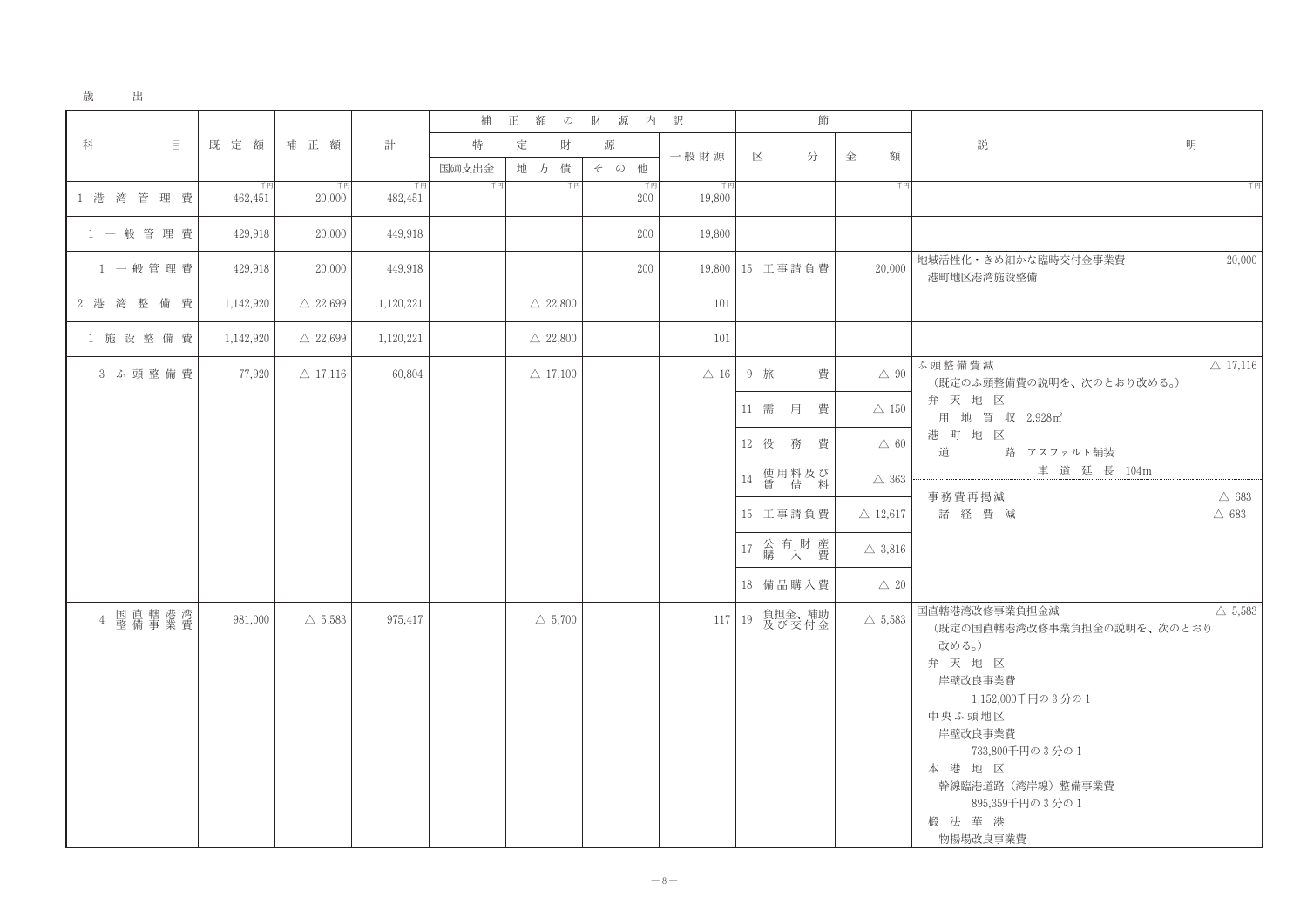|        |                        |   |  |           |       |                   |           | 補     | 正 | 額   | $\mathcal{D}$      | 財   | 源 | 内   | 一訳     |   | 節 |   |    |       |
|--------|------------------------|---|--|-----------|-------|-------------------|-----------|-------|---|-----|--------------------|-----|---|-----|--------|---|---|---|----|-------|
| 科      | 目                      |   |  | 既定額       | 補 正 額 |                   | 計         | 特     | 定 |     | 財                  | 源   |   |     |        |   |   |   |    | 説     |
|        |                        |   |  |           |       |                   |           | 国遒支出金 |   | 地方債 |                    | その他 |   |     | 一般財源   | 区 | 分 | 金 | 額  |       |
|        |                        |   |  | 千円        |       | 千円                | 千円        | 千円    |   |     | 千円                 |     |   | 千円  | 千円     |   |   |   | 千円 | 84,0  |
|        |                        |   |  |           |       |                   |           |       |   |     |                    |     |   |     |        |   |   |   |    | 護岸(防波 |
|        |                        |   |  |           |       |                   |           |       |   |     |                    |     |   |     |        |   |   |   |    | 135   |
|        |                        |   |  |           |       |                   |           |       |   |     |                    |     |   |     |        |   |   |   |    |       |
|        | 精正されなかった<br> 款 に 係 る 額 |   |  | 2,961,509 |       |                   | 2,961,509 |       |   |     |                    |     |   |     |        |   |   |   |    |       |
| 歳<br>出 | 合                      | 計 |  | 4,566,880 |       | $\triangle$ 2,699 | 4,564,181 |       |   |     | $\triangle$ 22,800 |     |   | 200 | 19,901 |   |   |   |    |       |

明

千円

000千円の3分の1 波) (東) 改良事業費 5,760千円の10分の1.5